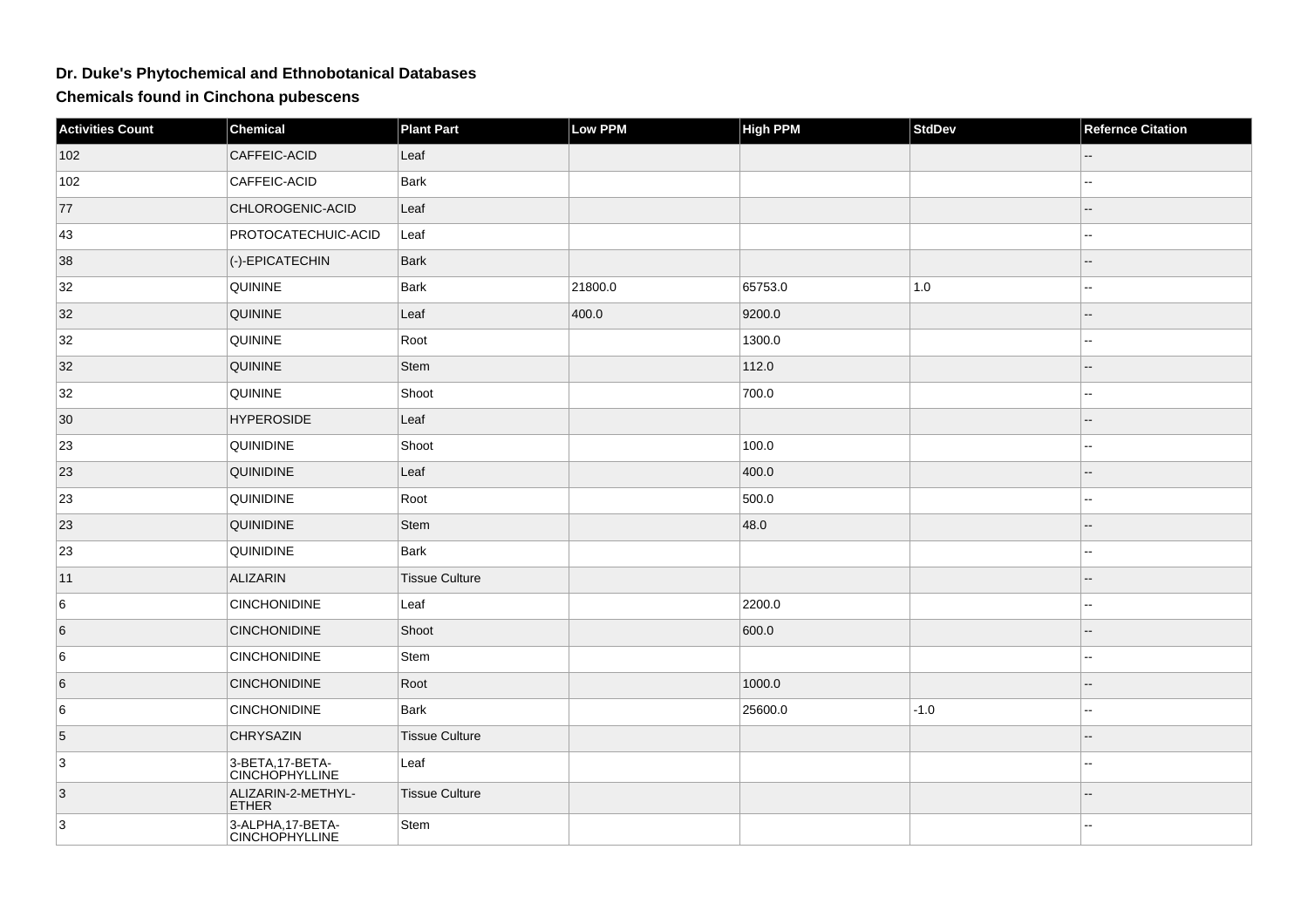| <b>Activities Count</b> | <b>Chemical</b>                                       | <b>Plant Part</b>     | Low PPM | <b>High PPM</b> | <b>StdDev</b> | <b>Refernce Citation</b>                                                                                                                                                            |
|-------------------------|-------------------------------------------------------|-----------------------|---------|-----------------|---------------|-------------------------------------------------------------------------------------------------------------------------------------------------------------------------------------|
| $\vert 3 \vert$         | 3-ALPHA, 17-BETA-<br><b>CINCHOPHYLLINE</b>            | Leaf                  |         |                 |               | $-$                                                                                                                                                                                 |
| 3                       | QUINOVIC-ACID                                         | <b>Bark</b>           |         |                 |               | Bisset, N.G., ed. 1994.<br>Herbal Drugs and<br>Phytopharmaceuticals. CRC<br>Press. Boca Raton, FL. 566<br>pp.                                                                       |
| 3                       | 3-ALPHA, 17-ALPHA-<br><b>CINCHOPHYLLINE</b>           | <b>Stem</b>           |         |                 |               | L.                                                                                                                                                                                  |
| 3                       | QUINOVIC-ACID                                         | Stem                  |         |                 |               | $\sim$                                                                                                                                                                              |
| $\overline{3}$          | CINCHONAIN-III-B                                      | Bark                  |         |                 |               | Takechi, M., Tanaka, Y.,<br>Takehara, M., Nonaka, G. I.,<br>Nishioka, I. 1985. Structure<br>and Antiherpetic Activity<br>Among the Tannins.<br>Phytochemistry 24 10: 2245-<br>2250. |
| 3                       | <b>CINCHONAIN-IIB</b>                                 | Bark                  |         | 291.0           |               |                                                                                                                                                                                     |
| $\vert$ 2               | DIHYDROQUINIDINE                                      | Stem                  |         | 52.0            |               | Ξ.                                                                                                                                                                                  |
| $\overline{2}$          | ALIZARIN-1-METHYL-<br><b>ETHER</b>                    | <b>Tissue Culture</b> |         |                 |               |                                                                                                                                                                                     |
| $\overline{2}$          | $10 -$<br>METHOXYCINCHONAMINE                         | Leaf                  |         |                 |               |                                                                                                                                                                                     |
| $\overline{2}$          | $10 -$<br>METHOXYCINCHONAMINE                         | <b>Tissue Culture</b> |         |                 |               |                                                                                                                                                                                     |
| $\overline{2}$          | PURPURIN-1-METHYL-<br><b>ETHER</b>                    | <b>Tissue Culture</b> |         |                 |               |                                                                                                                                                                                     |
| $\vert$ 2               | PURPURIN                                              | <b>Tissue Culture</b> |         |                 |               |                                                                                                                                                                                     |
| $\vert$ 2               | <b>DIHYDROQUINIDINE</b>                               | Leaf                  |         |                 |               |                                                                                                                                                                                     |
| $\vert$ 2               | QUINIDINONE                                           | Stem                  |         |                 |               |                                                                                                                                                                                     |
| $\vert$ 1               | <b>HYDROQUININE</b>                                   | <b>Tissue Culture</b> |         |                 |               |                                                                                                                                                                                     |
| $\vert$ 1               | <b>CINCHONAMINE</b>                                   | Stem                  |         |                 |               |                                                                                                                                                                                     |
| $\vert$ 1               | <b>CINCHONAMINE</b>                                   | <b>Tissue Culture</b> |         |                 |               |                                                                                                                                                                                     |
| $\overline{1}$          | <b>RUBIADIN</b>                                       | <b>Tissue Culture</b> |         |                 |               |                                                                                                                                                                                     |
| $\vert$ 1               | 1-HYDROXY-2-<br>HYDROXYMETHYLANTHRA<br><b>QUINONE</b> | <b>Tissue Culture</b> |         |                 |               |                                                                                                                                                                                     |
| $\overline{0}$          | <b>CHRYSANTHEMIN</b>                                  | Leaf                  |         |                 |               | $\sim$                                                                                                                                                                              |
| $\overline{0}$          | 3-EPIQUINAMINE                                        | Leaf                  |         |                 |               |                                                                                                                                                                                     |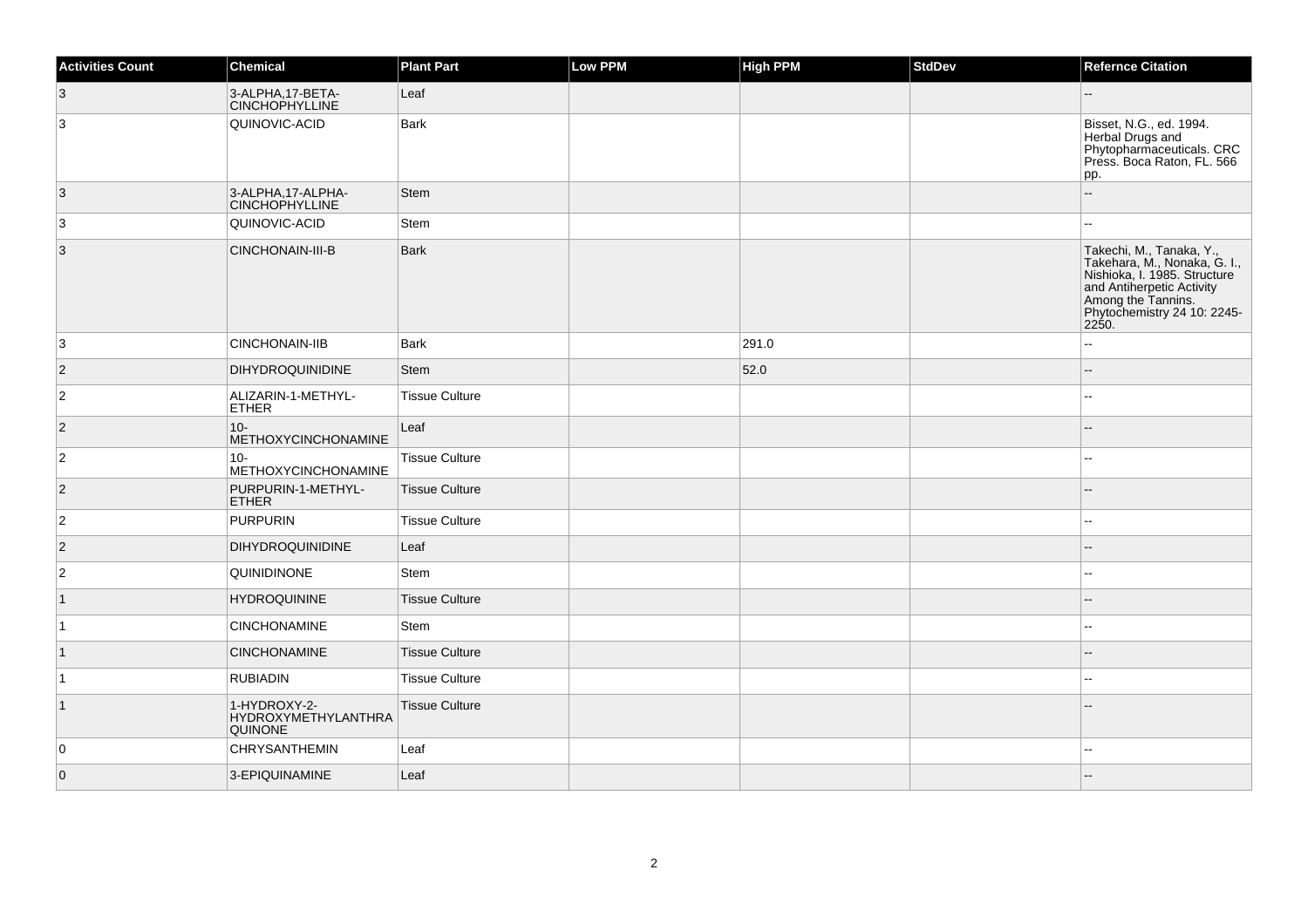| <b>Activities Count</b> | <b>Chemical</b>                                        | <b>Plant Part</b>     | Low PPM | <b>High PPM</b> | <b>StdDev</b>     | <b>Refernce Citation</b>                                                                                      |
|-------------------------|--------------------------------------------------------|-----------------------|---------|-----------------|-------------------|---------------------------------------------------------------------------------------------------------------|
| 0                       | ANTHRAGALLOL-1,2-<br>DIMETHYL-ETHER                    | <b>Tissue Culture</b> |         |                 |                   | $\overline{a}$                                                                                                |
| $\overline{0}$          | <b>ALKALOIDS</b>                                       | <b>Bark</b>           | 50000.0 | 150000.0        | 1.435390254524195 | Bisset, N.G., ed. 1994.<br>Herbal Drugs and<br>Phytopharmaceuticals. CRC<br>Press. Boca Raton, FL. 566<br>pp. |
| 0                       | <b>CINCHONAIN-IC</b>                                   | <b>Bark</b>           |         | 44.0            |                   | $\overline{a}$                                                                                                |
| $\overline{0}$          | <b>CINCHONININE</b>                                    | Leaf                  |         |                 |                   |                                                                                                               |
| $\overline{0}$          | PROANTHOCYANIDIN-C1                                    | Bark                  |         | 36.0            | $-1.0$            | $-$                                                                                                           |
| $\overline{0}$          | <b>DIHYDROCINCHONINE</b>                               | <b>Stem</b>           |         |                 |                   |                                                                                                               |
| $\overline{0}$          | <b>CINCHONAIN-IB</b>                                   | <b>Bark</b>           |         | 836.0           |                   | $\overline{\phantom{a}}$                                                                                      |
| $\overline{0}$          | PROANTHOCYANIDIN-B5                                    | Bark                  |         | 182.0           | 0.999999999999999 | $-$                                                                                                           |
| 0                       | <b>DIHYDROCINCHONINE</b>                               | <b>Tissue Culture</b> |         |                 |                   | $-$                                                                                                           |
| $\overline{0}$          | CINCHONAIN-IA                                          | <b>Bark</b>           |         | 396.0           |                   |                                                                                                               |
| 0                       | PROANTHOCYANIDIN-B2                                    | <b>Bark</b>           |         | 691.0           | 1.0               |                                                                                                               |
| $\overline{0}$          | <b>DIHYDROCINCHONIDINE</b>                             | <b>Stem</b>           |         |                 |                   |                                                                                                               |
| 0                       | DIHYDROXY-DIMETHOXY-<br>ANTHRAQUINONE                  | <b>Tissue Culture</b> |         |                 |                   | $-$                                                                                                           |
| $\overline{0}$          | PROANTHOCYANIDIN-A-2                                   | <b>Bark</b>           |         | 11.0            | $1.0$             |                                                                                                               |
| 0                       | QUINOVIC-ACID-3-O-<br>ALPHA-L-RHAMNOSIDE               | Stem                  |         | 130.0           |                   | $\overline{a}$                                                                                                |
| $\overline{0}$          | <b>DIHYDROCINCHONIDINE</b>                             | <b>Tissue Culture</b> |         |                 |                   |                                                                                                               |
| 0                       | DIHYDROXY-TRIMETHOXY-<br>ANTHRAQUINONE                 | Tissue Culture        |         |                 |                   |                                                                                                               |
| $\overline{0}$          | QUINAMINE                                              | Leaf                  |         |                 |                   |                                                                                                               |
| $\overline{0}$          | DIHYDROXY-2-METHYL-<br>ANTHRAQUINONE                   | <b>Tissue Culture</b> |         |                 |                   |                                                                                                               |
| $\overline{0}$          | <b>NICOTIFLOROSIDE</b>                                 | Leaf                  |         |                 |                   |                                                                                                               |
| $\overline{0}$          | CYANIDIN-3-O-ALPHA-L-<br><b>RHAMNOSIDE</b>             | Leaf                  |         |                 |                   |                                                                                                               |
| $\overline{0}$          | QUINAMINE                                              | <b>Tissue Culture</b> |         |                 |                   | ٠.                                                                                                            |
| $\overline{0}$          | <b>CINCHONICINOL</b>                                   | <b>Bark</b>           |         | 9589.0          |                   |                                                                                                               |
| $\overline{0}$          | 6,7-DIHYDROXY-1-<br>METHOXY-2-METHYL-<br>ANTHRAQUINONE | <b>Tissue Culture</b> |         |                 |                   |                                                                                                               |